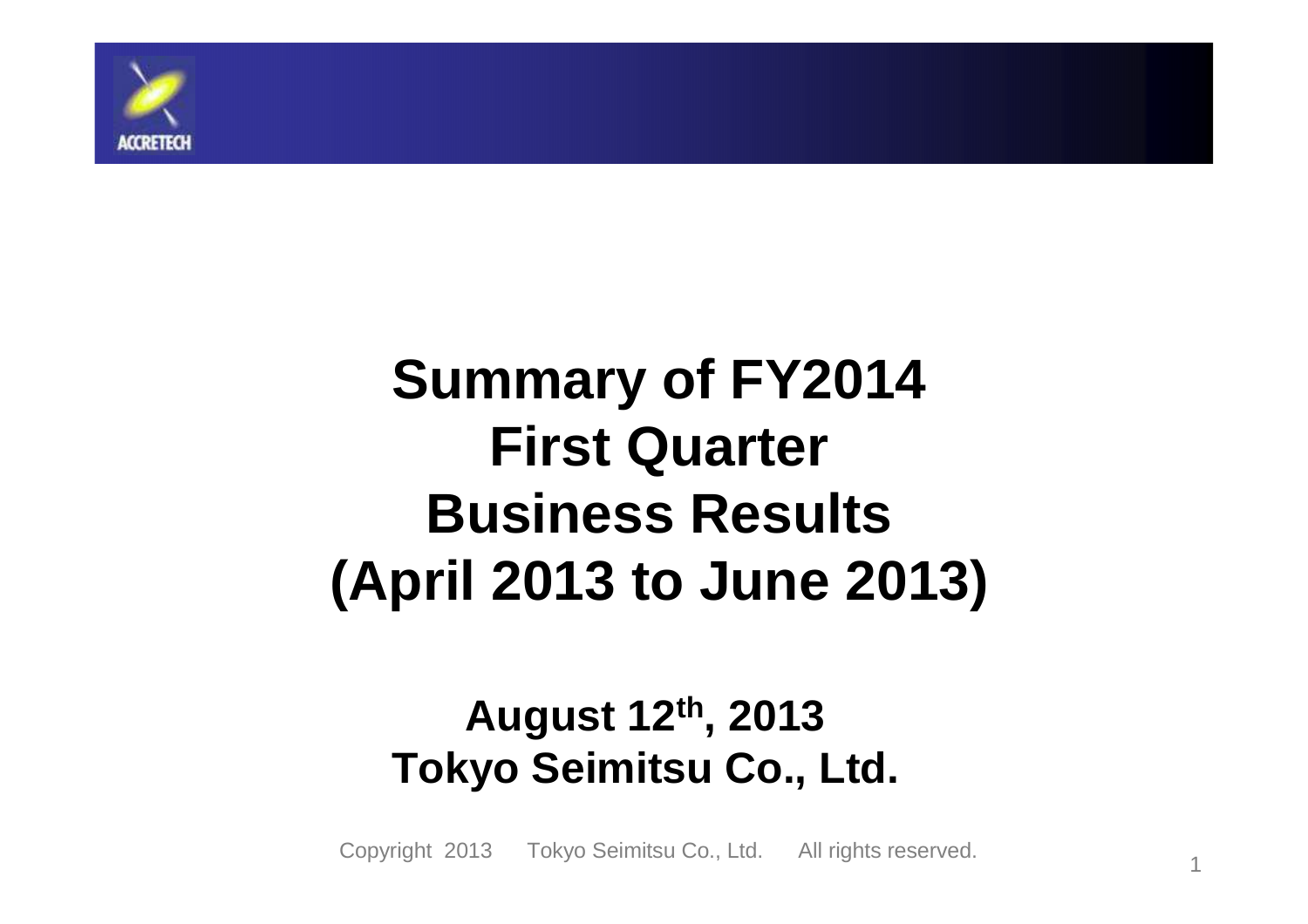# FY2014 1st Quarter (April 2013 – June 2013) Consolidated Business Result**ACCRETECH**

|                               | <b>FY2013</b>           | <b>FY2014</b>           |        |
|-------------------------------|-------------------------|-------------------------|--------|
| (Billions of Yen)             | 1 <sup>st</sup> quarter | 1 <sup>st</sup> quarter | YoY    |
| <b>Sales</b>                  | 11.6                    | 14.0                    | $+20%$ |
| Semiconductor                 | 6.9                     | 9.2                     | $+34%$ |
| <b>Metrology</b>              | 4.7                     | 4.8                     | $+1\%$ |
| <b>Operating Income</b>       | 1.8                     | 2.4                     | $+30%$ |
| Semiconductor                 | 0.9                     | 1.6                     | $+79%$ |
| <b>Operating Income Ratio</b> | 12.7%                   | 17.0%                   |        |
| <b>Metrology</b>              | 0.9                     | 0.8                     | $-15%$ |
| <b>Operating Income Ratio</b> | 20.0%                   | 16.8%                   |        |
| <b>Ordinary Income</b>        | 1.9                     | 2.6                     | $+40%$ |
| <b>Net Income</b>             | 1.2                     | 1.7                     | $+34%$ |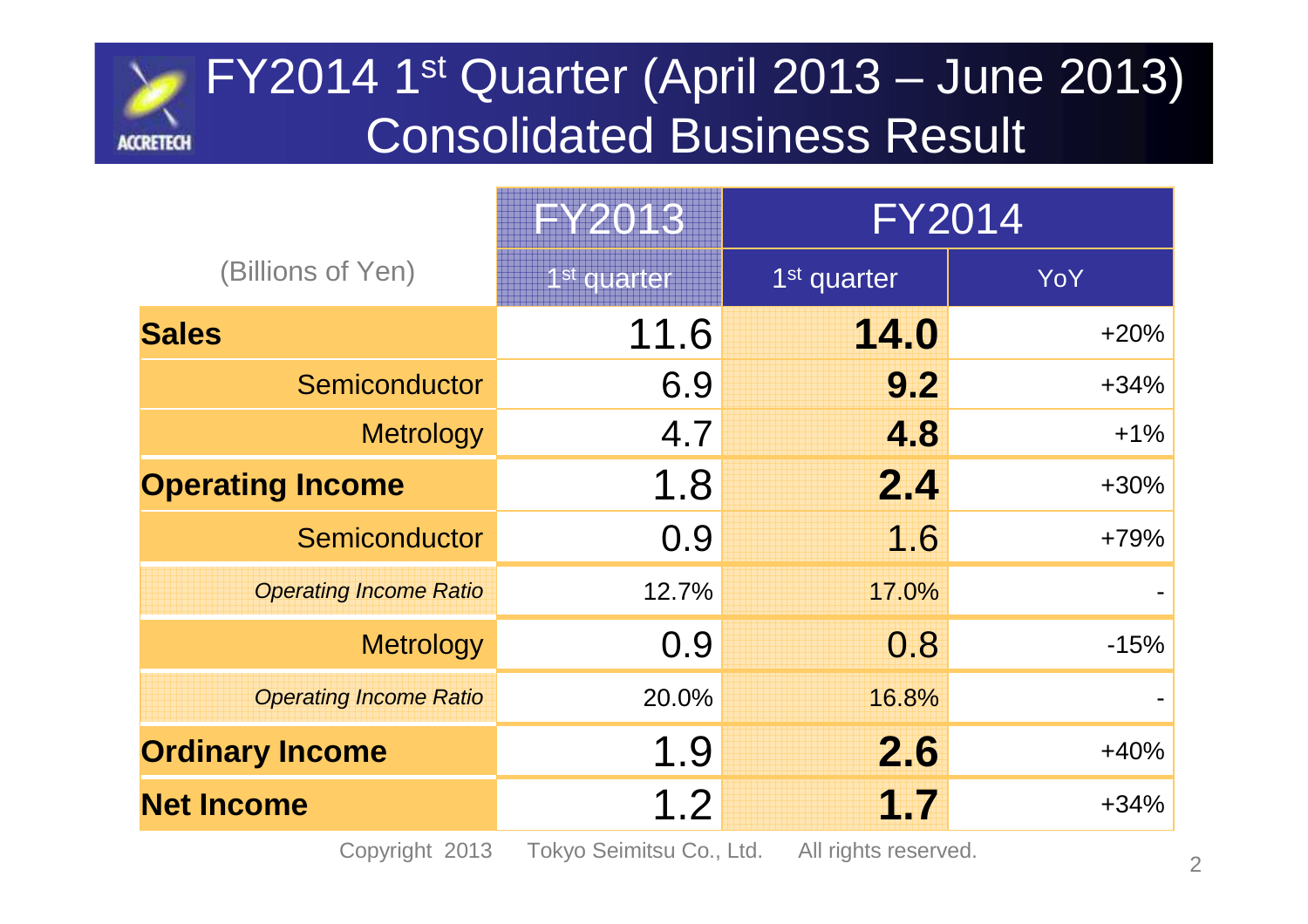

## Quarterly-based Business Results

|                               | <b>FY2013</b> |      |      |      | <b>FY2014</b> |               |               |
|-------------------------------|---------------|------|------|------|---------------|---------------|---------------|
| (Billions of Yen)             | 10            | 20   | 30   | 40   | 1Q            | <b>QoQ(%)</b> | <b>YoY(%)</b> |
| <b>Sales</b>                  | 11.6          | 14.2 | 12.5 | 12.7 | 14.0          | $+10%$        | $+20%$        |
| Semiconductor                 | 6.9           | 8.4  | 7.5  | 6.6  | 9.2           | $+39%$        | $+34%$        |
| <b>Metrology</b>              | 4.7           | 5.8  | 5.0  | 6.1  | 4.8           | $-20%$        | $+1%$         |
| <b>Operating Income</b>       | 1.8           | 2.5  | 1.4  | 1.8  | 2.4           | $+31%$        | $+30%$        |
| Semiconductor                 | 0.9           | 1.0  | 0.4  | 0.6  | 1.6           | $+181%$       | $+79%$        |
| <b>Operating Income Ratio</b> | 13%           | 12%  | 5%   | 8%   | 17%           |               |               |
| <b>Metrology</b>              | 0.9           | 1.5  | 1.0  | 1.3  | 0.8           | $-36%$        | $-15%$        |
| <b>Operating Income Ratio</b> | 20%           | 26%  | 19%  | 21%  | 17%           |               |               |
| <b>Ordinary Income</b>        | 1.9           | 2.4  | 1.6  | 2.0  | 2.6           | $+31%$        | $+40%$        |
| <b>Net Income</b>             | 1.2           | 0.0  | 1.1  | 1.6  | 1.7           | $+3%$         | $+34%$        |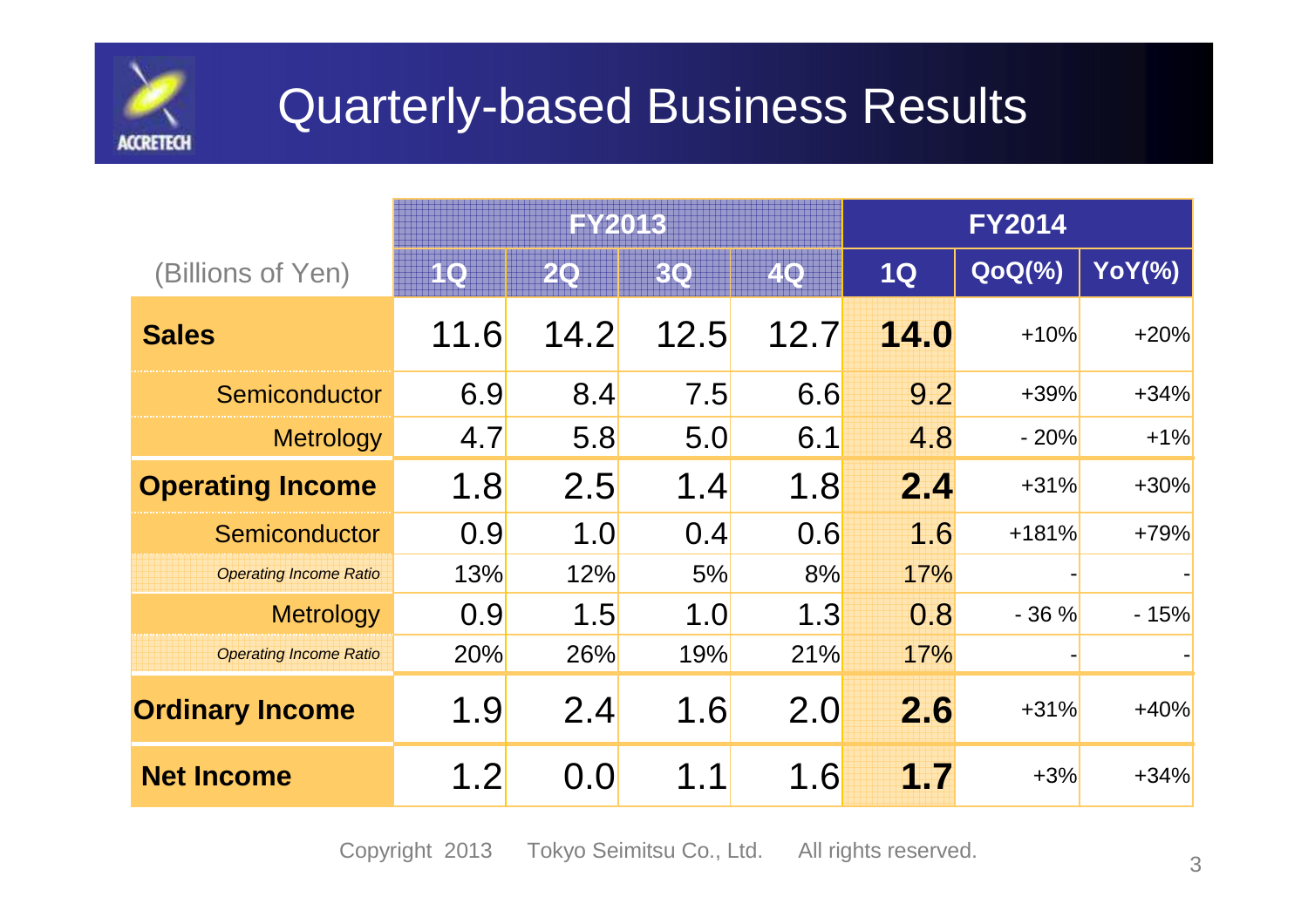#### Trend of Semiconductor Business**ACCRETECH**

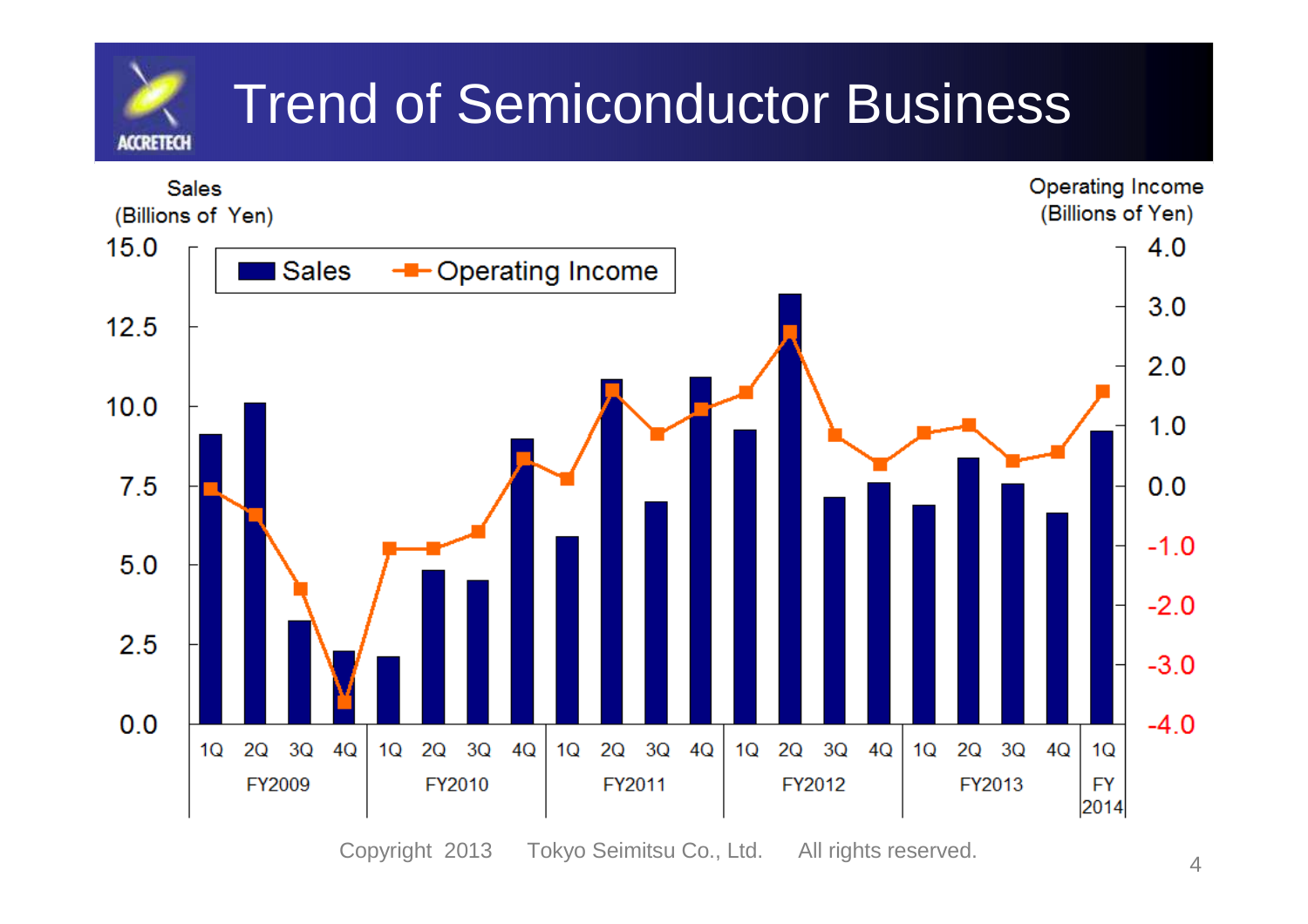

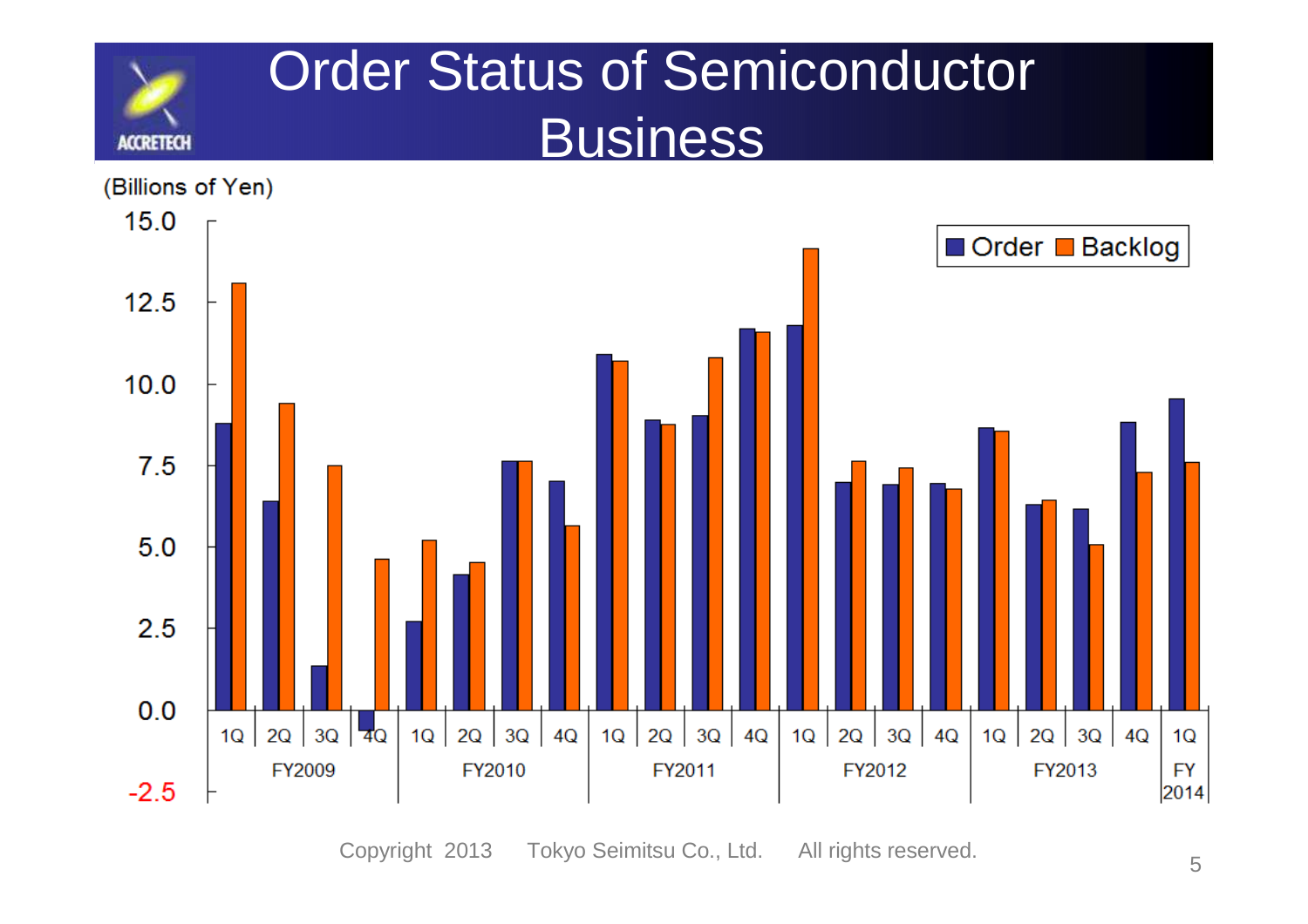

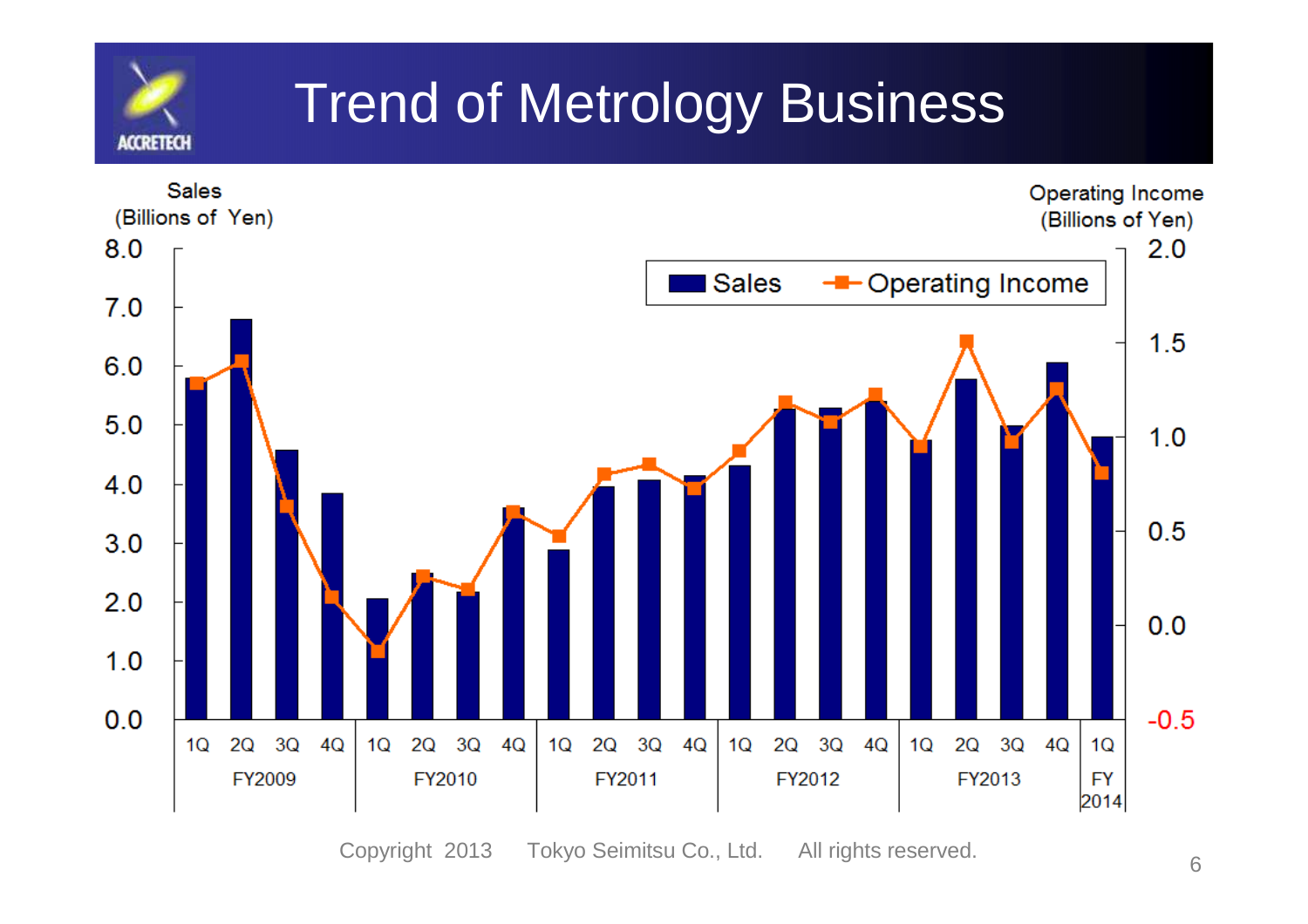

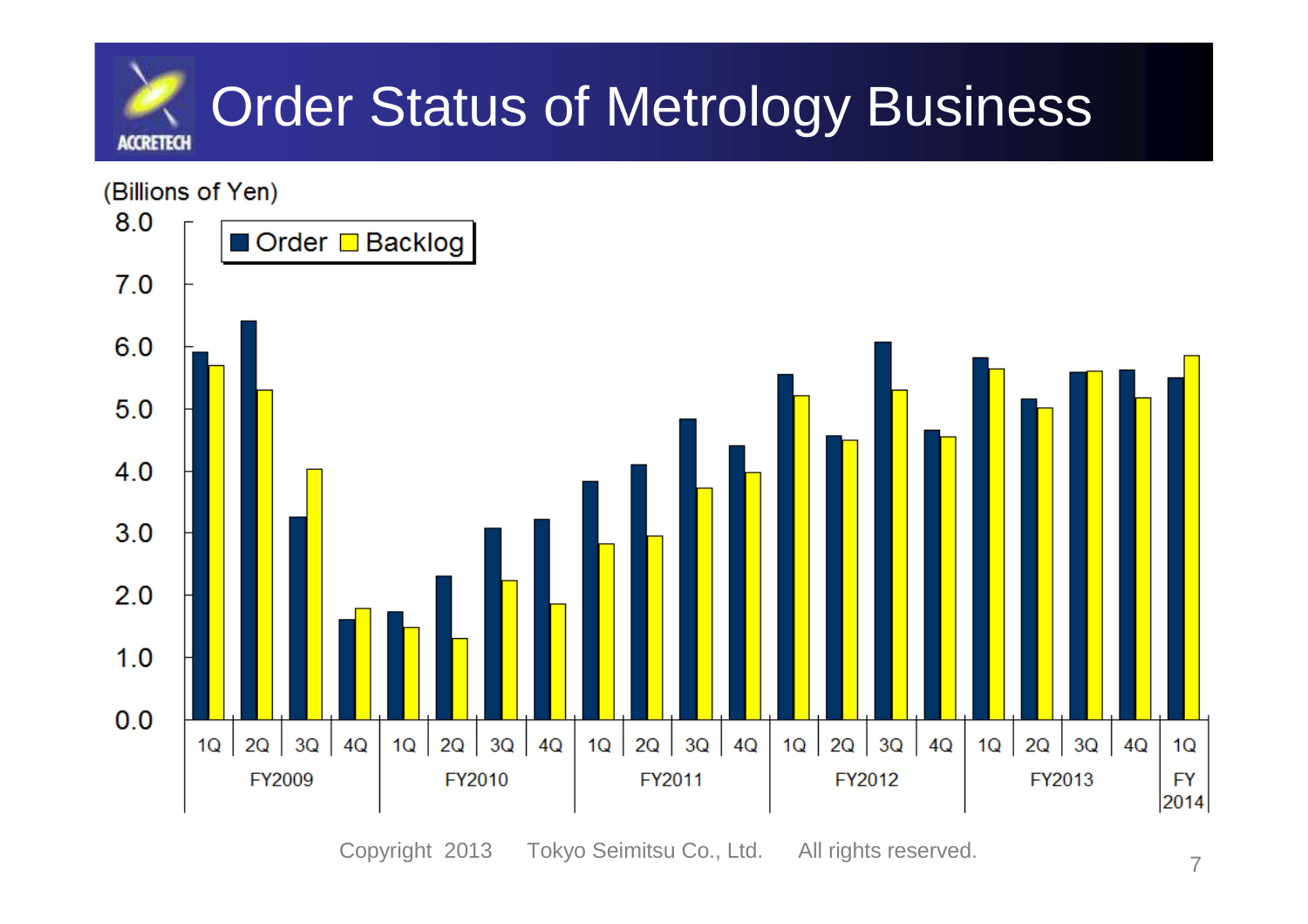

## FY2014 1<sup>st</sup> Quarter (June 2013) Balance Sheet

(Billions of Yen)

| Mar/E<br><b>Assets</b><br>2013        |      | June/E<br>2013         | <b>Liabilities</b><br>Diff.<br><b>Net Assets</b> |                                                                 | Mar/E<br>2013                         | June/E<br>2013 | Diff.              |     |        |
|---------------------------------------|------|------------------------|--------------------------------------------------|-----------------------------------------------------------------|---------------------------------------|----------------|--------------------|-----|--------|
| Cash                                  | 18.3 | 19.3                   | $+1.0$                                           | <b>Accounts</b><br>Payable                                      | 9.3                                   | 9.9            | $+0.6$             |     |        |
|                                       |      |                        |                                                  | Debt (current)                                                  | 1.3                                   | 1.3            | ±0.0               |     |        |
| Accounts                              |      |                        |                                                  |                                                                 |                                       | <b>Others</b>  | 6.8                | 5.6 | $-1.2$ |
| Receivable                            | 16.3 | 17.9                   | -1.6                                             | <b>Total Current</b><br><b>Liabilities</b>                      | 17.4                                  | 16.9           | $-0.6$             |     |        |
| Inventories                           | 14.2 | 13.7                   | $-0.5$                                           | <b>Total Fixed</b><br><b>Liabilities</b>                        | 3.2                                   | 2.9            | $-0.3$             |     |        |
| <b>Others</b>                         | 3.0  | 2.0                    | $-1.0$                                           | <b>Total Liabilities</b>                                        | 20.6                                  | 19.7           | $-0.8$             |     |        |
| <b>Total Current</b><br><b>Assets</b> | 51.8 | 53.0                   | $+1.2$                                           |                                                                 |                                       |                |                    |     |        |
| <b>Fixed Assets</b>                   | 26.1 | 26.3                   | $+0.2$                                           | <b>Net Assets</b>                                               | 57.3                                  | 59.6           | $+2.3$             |     |        |
| <b>Total Assets</b>                   | 77.9 | 79.3<br>Copyright 2013 | $+1.4$                                           | <b>Total</b><br>(Int. bearing debt)<br>Tokyo Seimitsu Co., Ltd. | 77.9<br>(5.0)<br>All rights reserved. | 79.3<br>(3.5)  | $+1.4$<br>$(-1.5)$ |     |        |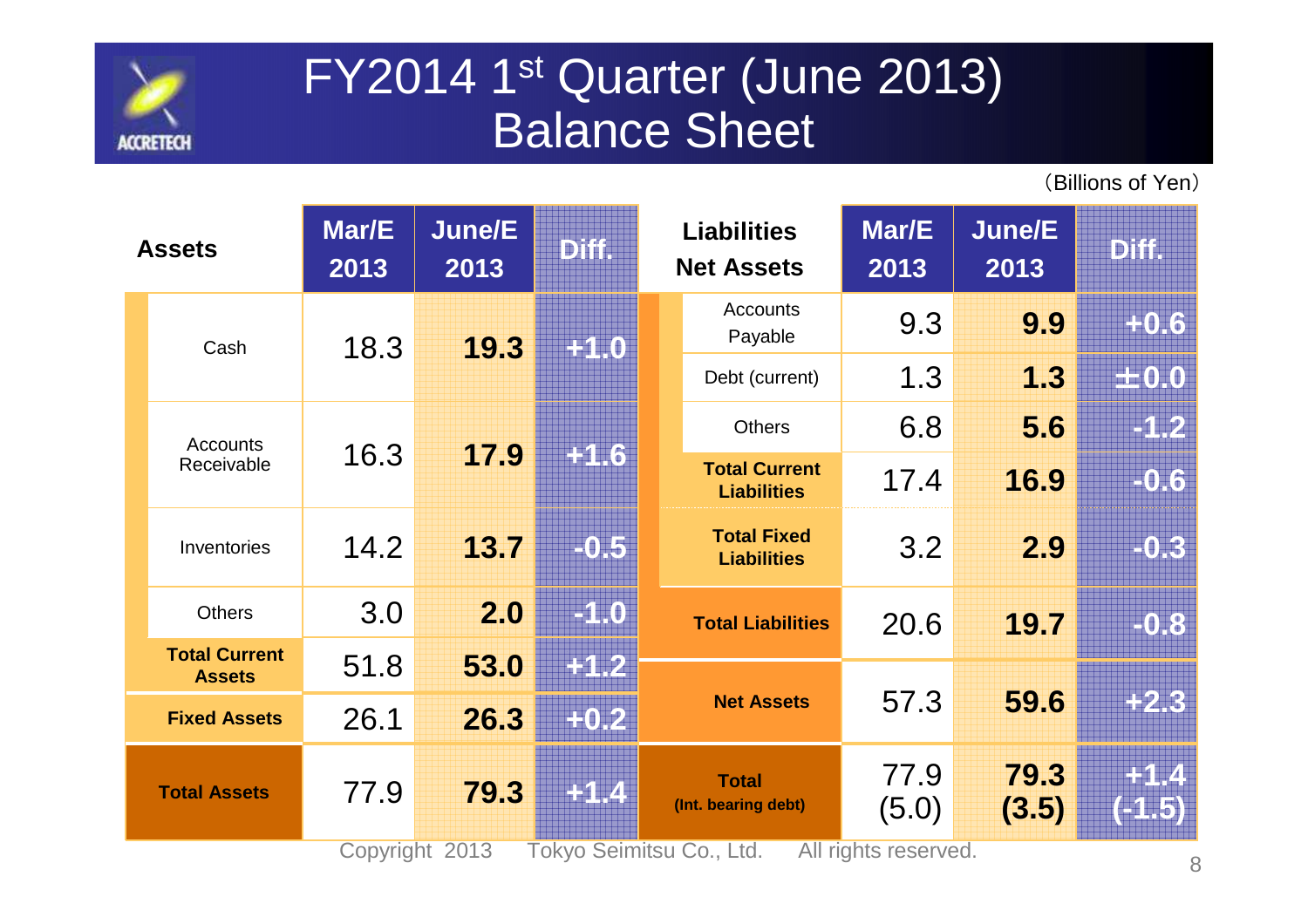

## Forecast for FY2014(April 2013 – March 2014)

|                              | <b>FY2014</b>        |                      |                    |  |
|------------------------------|----------------------|----------------------|--------------------|--|
| Unit: Billions of Yen        | 1 <sup>st</sup> Half | 2 <sup>nd</sup> Half | <b>Full Year</b>   |  |
| <b>Sales</b>                 | 27.0                 | 27,0                 | 54.0               |  |
| <b>Operating Income</b>      | 4.0                  | 4.0                  | 8.0                |  |
| <b>Ordinary Income</b>       | 4.0                  | 4.0                  | 8.0                |  |
| <b>Net Income</b>            | 2.4                  | 2.8                  | 5.2                |  |
| <b>Dividend per</b><br>share | <b>10 Yen</b>        | To be<br>announced   | To be<br>announced |  |

| <b>Changes from</b><br>previous forecast |                      |                  |  |  |  |  |
|------------------------------------------|----------------------|------------------|--|--|--|--|
| 1 <sup>st</sup> Half                     | 2 <sup>nd</sup> Half | <b>Full Year</b> |  |  |  |  |
| $\pm 0.0$                                | ±0.0                 | ±0.0             |  |  |  |  |
| $\pm 0.0$                                | ±0.0                 | ±0.0             |  |  |  |  |
| ±0.0                                     | ±0.0                 | ±0.0             |  |  |  |  |
| $\pm 0.0$                                | ±0.0                 | ±0.0             |  |  |  |  |
| $\pm$ 0Yen                               |                      |                  |  |  |  |  |

**Previous forecast announcement:May 15th, 2013**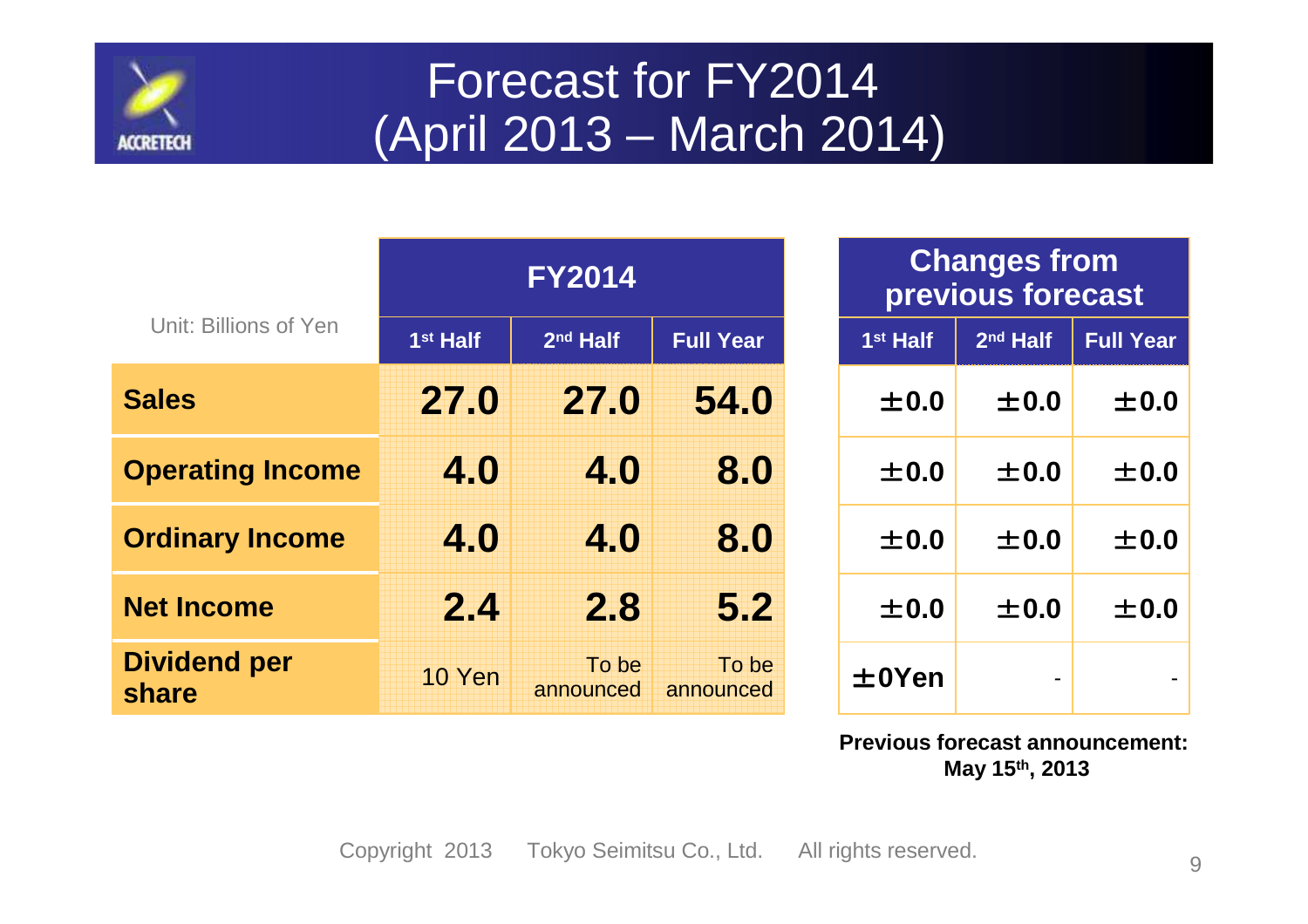# **Cautionary Statement with respect to Forward-Looking Statements**

#### Disclaimer:

- This presentation data contains "forward-looking statements" that are based on current best available information and policies.
- ◆ There are various factors such as world economic conditions and semiconductor/automobile market conditions which will directly and indirectly impact the Company's results in the future.
- As a result, future outcomes may differ from those projected in this presentation.